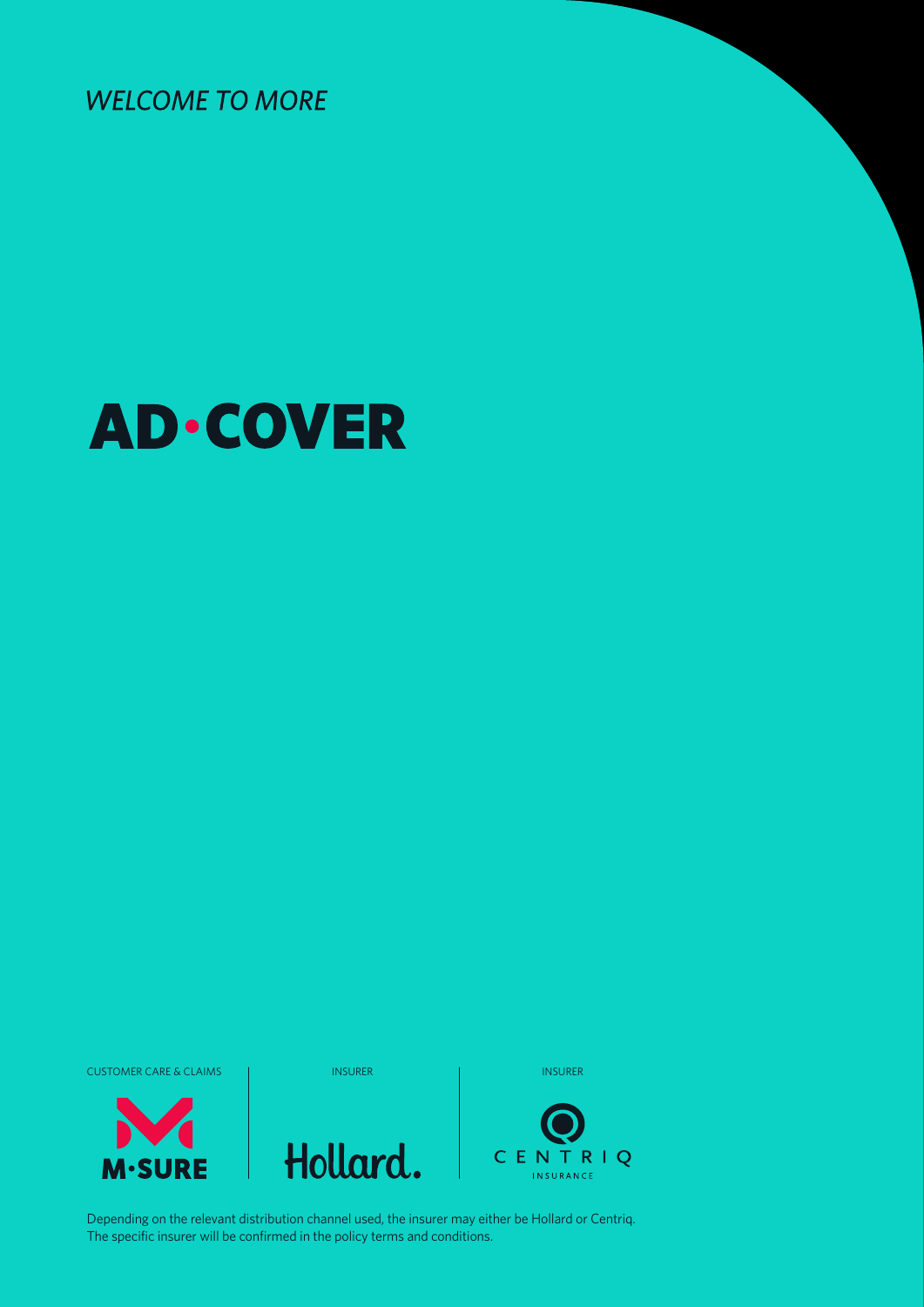## **What is Adcover?**

Adcover is, quite simply, a solution that covers the difference between the amount paid out by your comprehensive motor policy and the amount that you still owe to the finance company in the event of a total loss claim.

# **When is it used?**

#### *Adcover is best explained using a simple, practical example:*

John buys a brand new vehicle for R 380 000. As an all-round good guy, he has no problem getting finance from his bank, or paying the monthly instalments.

After a few months, John has an accident. Thankfully, he walks away from the accident... his vehicle, on the other hand, is not as lucky.

John's vehicle is written off and his insurer pays a sum of R 320 000. His settlement value at the bank is however still R 365 000. This leaves him with a shortfall of R 45 000, which he needs to pay to the bank to settle his finance contract. Luckily John took an Adcover policy when he bought the vehicle, which will take care of the R 45 000 difference. This also includes a R 4 500 insurance excess.

John is one happy guy.

# **Important to know**

- **• Scenario event:** Motor insurer rejected claim
	- **•** this only applies if you have paid 3 consecutive premiums on your motor comprehensive insurance policy before the non-payment.
	- **•** the excess under your motor comprehensive insurance as well as the Adcover excess will apply.
	- **•** towing and storage maximum pay-out of R 2 500.
- **•** A maximum pay-out towards a shortfall will be R 500 000.
- **•** We will not pay for any:
	- **•** arrears under the finance contract.
	- **•** extra finance charges.
	- **•** insurance premiums.
	- **•** motor warranty premiums.
	- **•** services agreements or maintenance plans that are refundable to you by your finance company.
- **•** Market value is the average between trade and retail value.
- **•** A once-off amount up to R 20 000 for death or permanent total disability.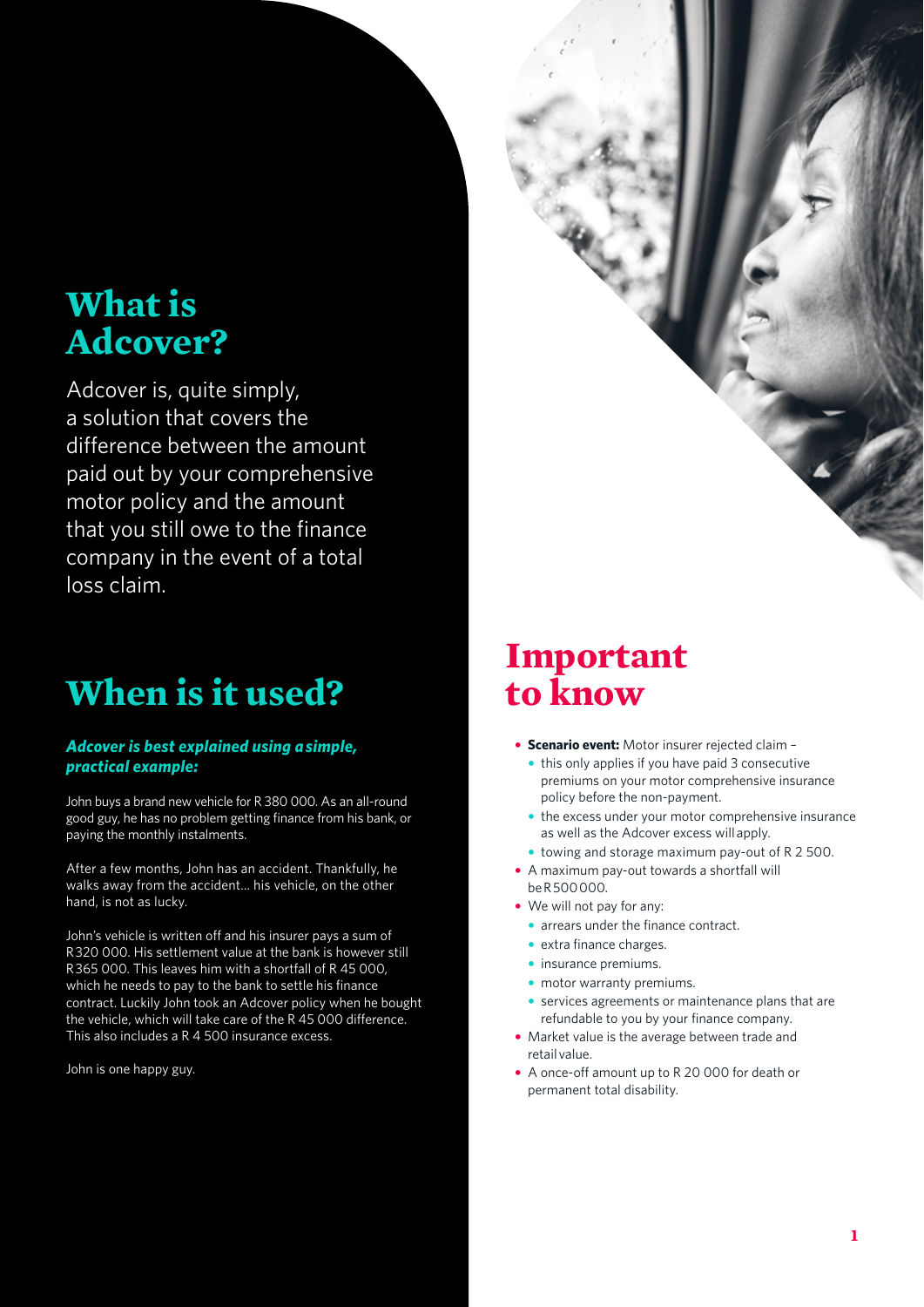### **The Adcover Solution in a bit more detail**

- **•** An Adcover policy takes the risk out of buying on credit. We will look after:
	- **•** the shortfall between the amount paid out by your motor insurer and the amount you owe the bank,\*
		- **-** including an amount up to R 6 000 towards your excess.
	- **•** refund you the premiums that you paid towards your Adcover policy if there was no shortfall.\*
	- **•** if your claim was rejected due to unintentional failure to comply with a policy condition under your insurance, we will take over the claim from your comprehensive motor insurer.\*\*
		- **-** for the reasonable repair cost.
		- **-** the market value or sum insured, whichever is lesser, minus the excesses for a total loss claim.
		- **-** an additional pay-out towards towing and storage.
- **•** Up to R 20 000 in the event of your accidental death or permanent total disability caused directly by a motor vehicle accident involving your vehicle.\*\*\*

| <b>Scenario events</b>                   |         |
|------------------------------------------|---------|
| Motor insurer accepts claim              | $\star$ |
| Shortfall                                |         |
| No shortfall - refund of premiums        |         |
| Motor insurer rejects claim              | $***$   |
| Reasonable repair cost                   |         |
| Total loss claim [written off or stolen] |         |
| Towing and storage                       |         |
| Death or permanent total disability      | $***$   |

# **Questions**

#### *When will John's Adcover kick in?*

Adcover kicks into action whenever your vehicle is considered a total loss. This could be due to:

- **•** An accident, which results in a write off.
- **•** Stolen, or hijacked, and not recovered.

**Adcover will also cover up to R 20 000 should John pass away, or become permanently disabled in the accident.**

#### *What happens if there is no shortfall between the amount paid out by the insurer and the amount that John still owes?*

We will reimburse John with all his premiums paid towards his Adcover policy.

#### *What happens if John's insurance company rejects his claim due to unintentional failure to comply with a policy condition?*

We will take over the claim from John's comprehensive motor insurer and assist accordingly.

#### *Does Adcover only apply to passenger vehicles?*

No, we cover everything from caravans to a selection of commercial vehicles - new and pre-owned.

### **Adcover Solution Criteria**

- **•** Cover provided in Republic of South Africa, Namibia, Botswana, Lesotho, Swaziland, Mozambique, Zimbabwe and Malawi.
- **•** Your vehicle needs to be financed through a bank.
- **•** You must have a comprehensive motor insurance policy.
- **•** Qualifying vehicles:
	- **•** private motor vehicles.
	- **•** light delivery vehicles with a gross vehicle mass of no more than 3 500kg.
	- **•** motorcycles.
	- **•** caravans.
- **•** trailers with a carrying capacity of not more than 750kg.
- **•** taxis with a gross vehicle mass of no more than 8 700kg used for transporting paying passengers for social, domestic and pleasure purposes.
- **Frequently Asked**<br> **Questions**<br> **When will John's Adcover kick in?**<br>
Adcover kicks into action whenever your vehicle is<br>
considered a total loss. This could be due to:<br>
 Shacedott, which results in a write off.<br>
 Shaced **•** commercial vehicles with a gross vehicle mass in excess of 1500kg and up to a maximum of 8 700kg, and trailers with a carrying capacity of not more than 750kg.